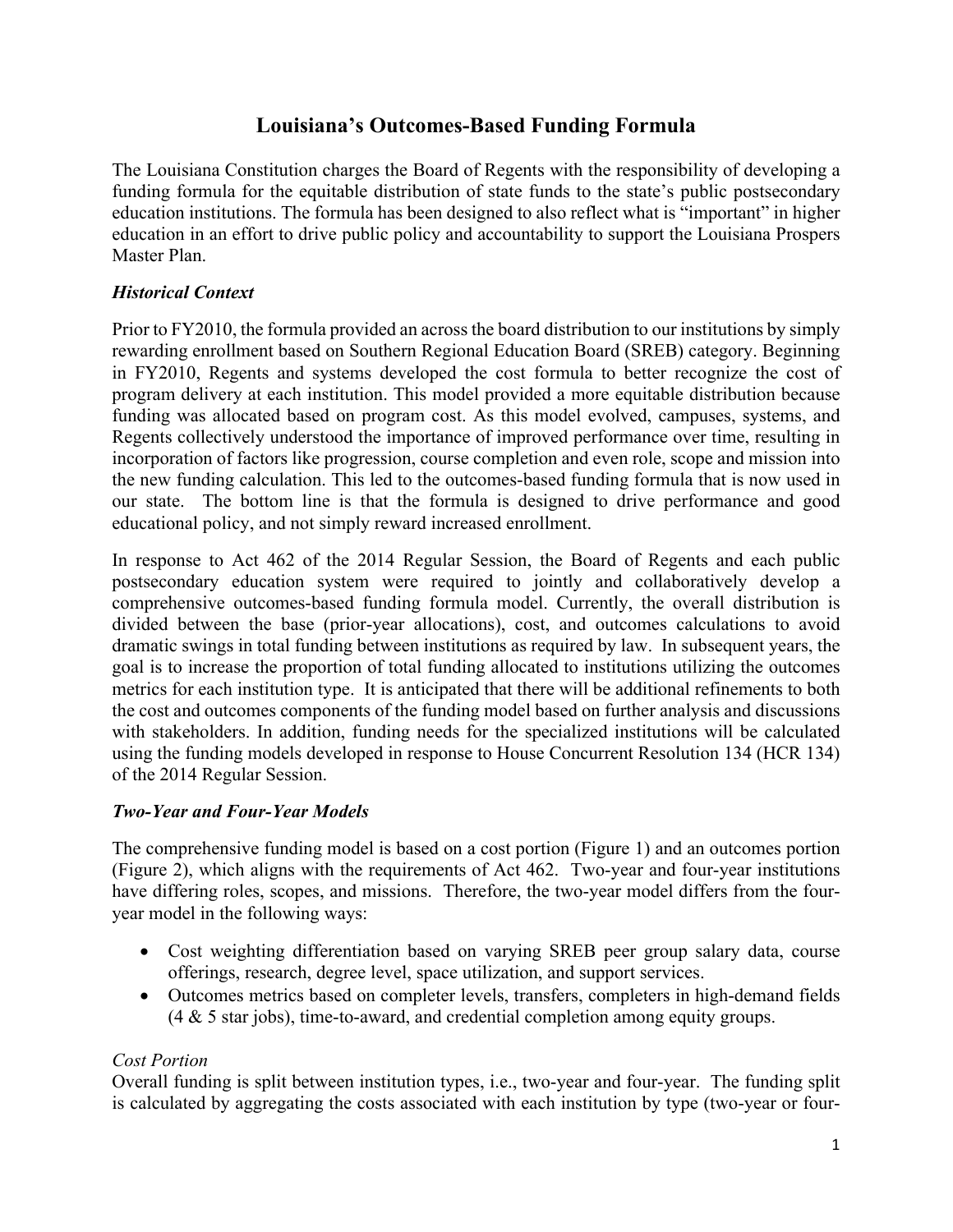year) and dividing that amount by the total. These two separate amounts are then allocated, by institution, based on the respective calculated funding model.

# *Figure 1.*

| <b>Cost Portion Funding Formula by Component</b> |                                                                                                                                                                                                                                |  |
|--------------------------------------------------|--------------------------------------------------------------------------------------------------------------------------------------------------------------------------------------------------------------------------------|--|
| <b>Core Cost</b><br>Component                    | Weighted Student Credit Hours includes student credit hours by institution multiplied by<br>the cost weights by discipline.                                                                                                    |  |
|                                                  | Base Student Credit Hour value is comprised of average faculty salaries and benefits, class<br>size, student workloads, and academic support/services.                                                                         |  |
| <b>Operation of Plant</b><br>and Maintenance     | Net assignable square footage for instruction and research at an institution.<br>Base dollar amount per square foot for instruction and base dollar amount per square<br>foot for research tied to the Consumer Pricing Index. |  |
| <b>General Support</b>                           | A functional expense category that includes expenses for day-to-day operational support,<br>general administrative, fiscal, and executive level services of the institution.                                                   |  |
| Underrepresented<br><b>Minority Cost Factor</b>  | The difference between underrepresented minorities average cost and the average cost<br>calculation is multiplied by the FTEs of underrepresented minority students at each<br>institution.                                    |  |
| <b>State Share by SREB</b><br>Category           | The State's share of total funding for each institution per SREB category.                                                                                                                                                     |  |

*Figure 1 illustrates the cost components present in the model.*

# *Outcomes Portion*

The outcomes portion comprises metrics incorporated to incentivize institutions to achieve desired outcomes set forth in Act 462 including the following:

- Student success factors;
- Alignment with economic development and workforce needs;
- Research and innovation;
- Funding the costs of credit hours and certificate and degree completion; and
- Any other factor or metric that promotes student and institutional outcomes.

The formula measures in Figure 2 illustrate the consideration of:

- The role, scope, and mission of each institution;
- The significant emphasis on student success factors and institutional outcomes in the formula, including among equity groups;
- The incentives necessary to achieve desired outcomes per Act 462; and
- The alignment of postsecondary degree production with economic development and workforce needs.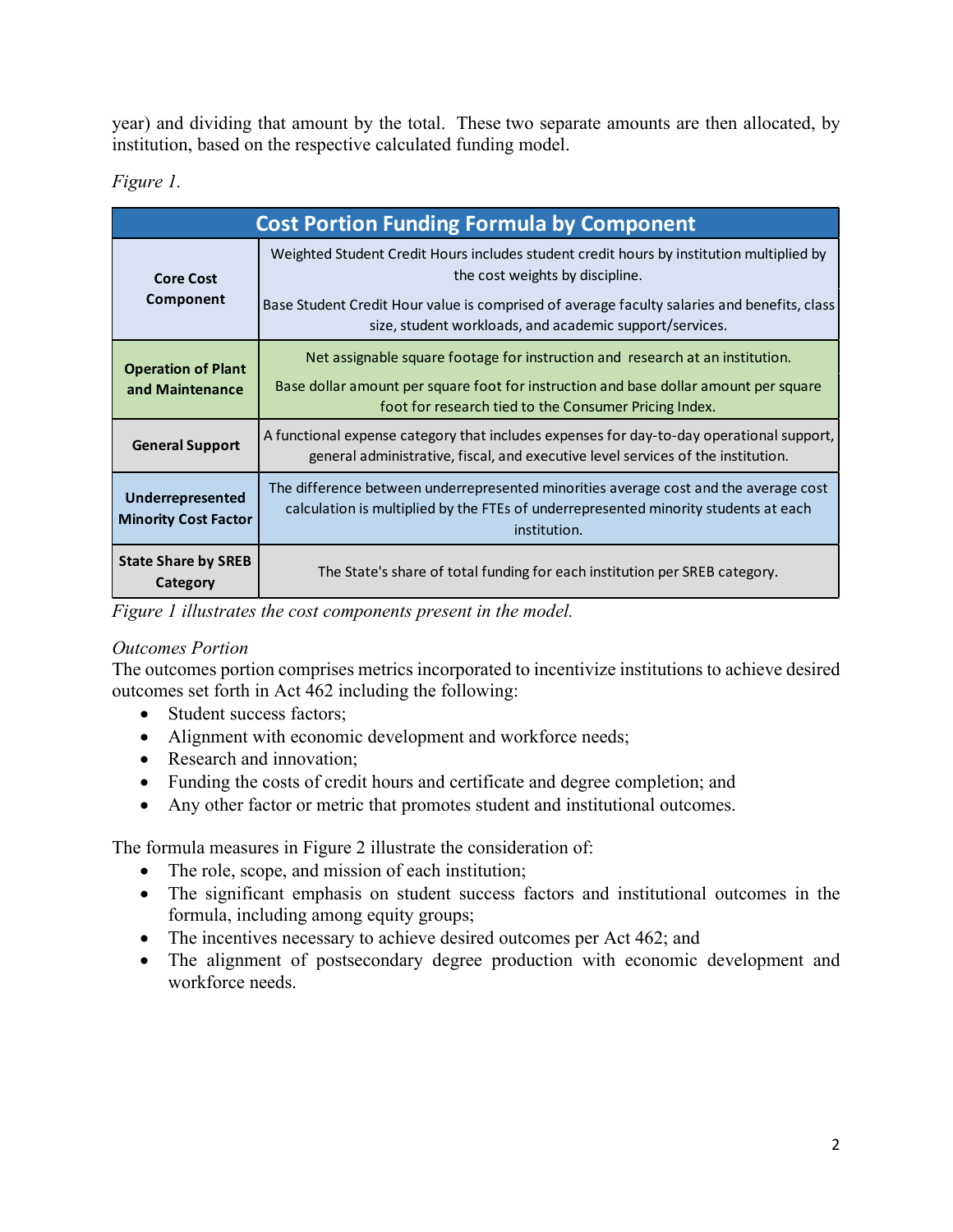# *Figure 2.*

| <b>Outcomes Based Funding Formula Metrics by Category</b> |                                                                                                                                                   |  |
|-----------------------------------------------------------|---------------------------------------------------------------------------------------------------------------------------------------------------|--|
| <b>Completers</b>                                         | Retention/Progression: Enrollment counted at the student level, by the accumulation of credit hours                                               |  |
|                                                           | Time-To-Award for Students Earning an Associate Degree<br>Time-To-Award for Students Earning a Baccalaureate Degree (both Native and Transfer-In) |  |
|                                                           | Completers by Degree Level: Certificate, Diploma, Associate, Baccalaureate, Graduate                                                              |  |
|                                                           | Number of Students Cross Enrolled at Two and Four-Year Institutions                                                                               |  |
|                                                           | Number of Transfers from Two-Year to Four-Year Institutions                                                                                       |  |
| <b>Research</b>                                           | <b>Grant Funded Research</b>                                                                                                                      |  |
| <b>Workforce</b>                                          | Number of Completers Leading to 4&5 Star Jobs                                                                                                     |  |
| <b>Equity</b><br><b>Completers</b>                        | Undergraduate Adult (Age 25 and Older) Completers                                                                                                 |  |
|                                                           | <b>Completion of Students on Pell</b>                                                                                                             |  |
|                                                           | Completion by underrepresented minorities                                                                                                         |  |

#### **1. Completers**

- a. Retention and Progression
	- i. Weights are applied to each student level, with heavier weights being applied to higher student levels.
- b. Completers
	- i. Weights are applied to each completer level to incentivize institutions.
- c. Time-To-Award for Students Earning an Associate's Degree
	- i. Weights are applied to the amount of time a student takes to earn a degree. Heavier weights are applied to students who earn a degree in less time.
- d. Time-To-Award for Students Earning a Baccalaureate Degree (Both Native and Transfer-Ins)
	- i. Weights are applied to the amount of time a student takes to earn a degree. Heavier weights are applied to students who earn a degree in less time.
- e. Number of Students Cross-Enrolled at Two-and Four-Year Institutions
	- i. Weights are applied to each student of a two-year institution who is also enrolled at a four-year institution.
- f. Number of Transfers from Two- to Four-Year Institutions
	- i. Weights are applied to each student who transfers from a two-year to a fouryear institution.

## **2. Research**

- a. Grant-Funded Research
	- i. Grant-funded research is measured by Federal research expenditures at each institution. Institutions are incentivized to increase the amount of grant-funded research performed by faculty.

## **3. Workforce**

- a. Number of Completers in Programs Leading to 4- & 5-Star Jobs
	- i. Weights are applied to completers in programs leading to  $4 \&$  5-star jobs. Institutions are incentivized to counsel students toward academic programs that will offer them the best opportunity for career growth and high wages in Louisiana.